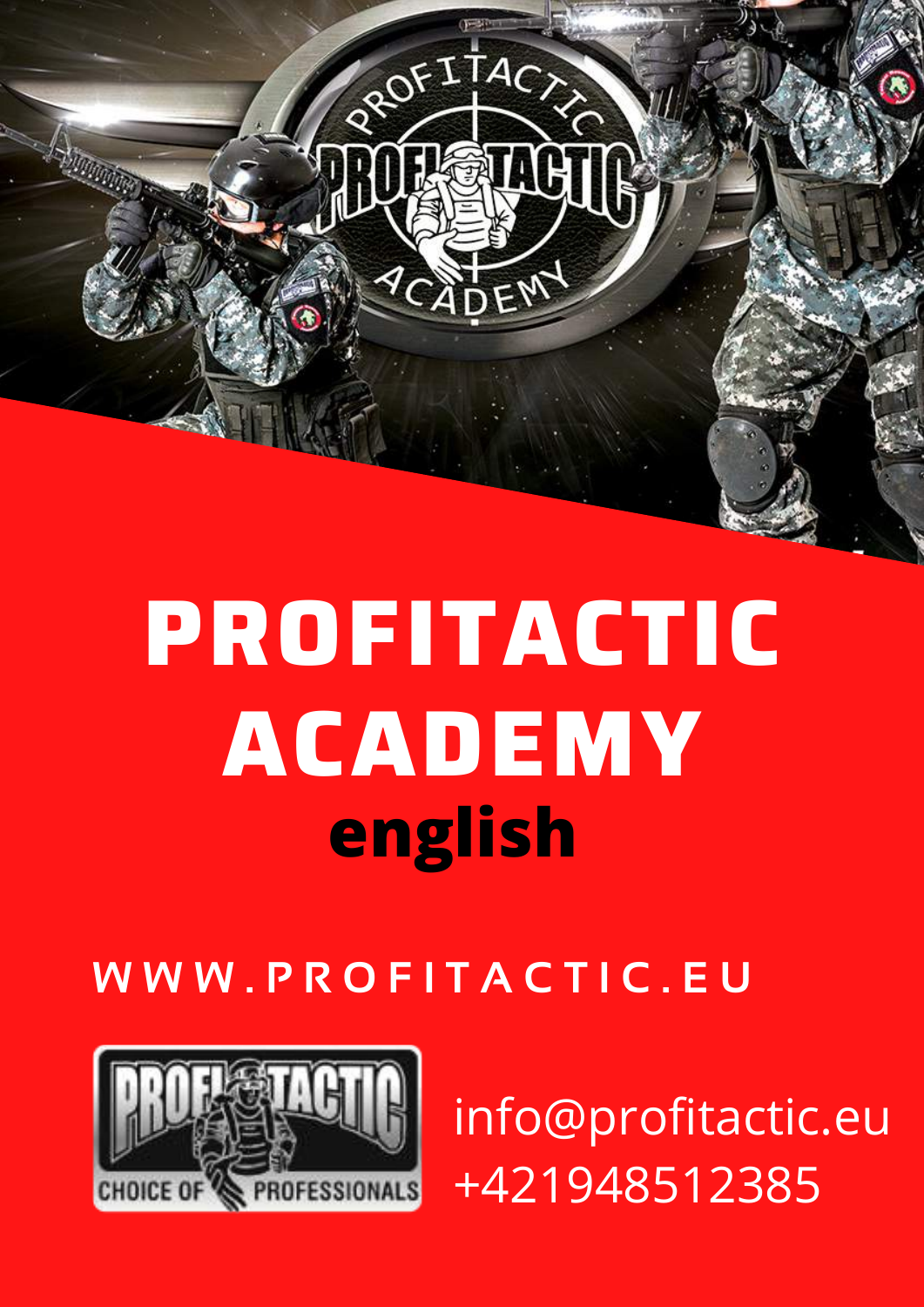**WELCOME TO THE PROFITACTIC ACADEMY** academy.profitactic.eu



The Profitactic Academy offers everything from basic weapons use courses and training courses for weapons license exams, through more advanced courses and weapons use training courses, to the most demanding courses and key personnel training, tactical training academy and professional tactical training.

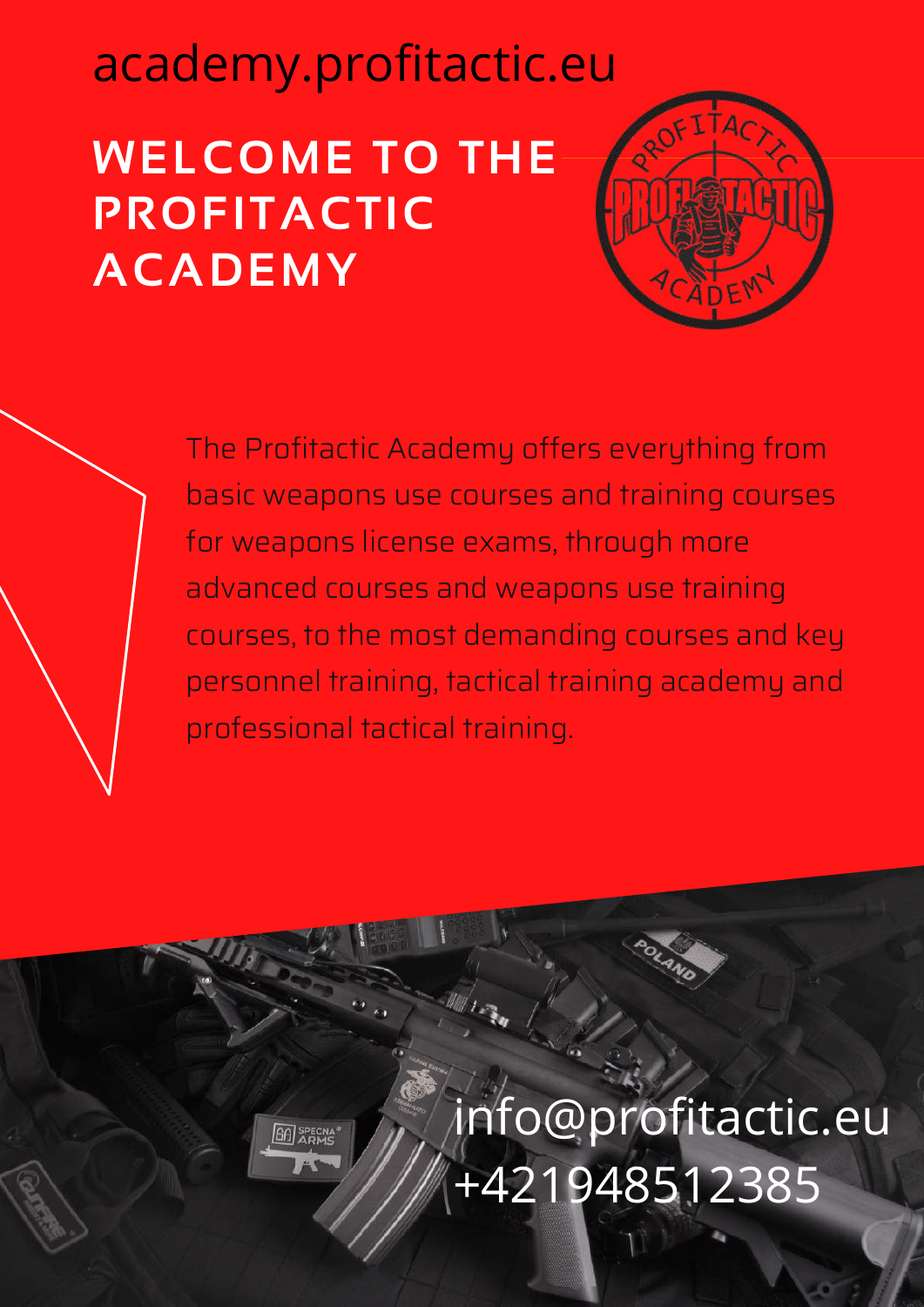# **COURSES**



### **THEORETICAL AND PRACTICALPREPARATION FOR A FIREARMS LICENSE**

The course is focused on theoretical (criminal law, criminal procedure, violation law, law on weapons and ammunition, ...) and practical training (Familiarity with the firearms system, their rough distribution and characteristics. Safe handling of the weapon, movement of the weapon at the shooting range, unloading and reloading weapons, cleaning).) of applicants for ZP. Duration 3 hours

#### **THE FIRST EMERGENCY MEDICAL [ASSISTANCE](https://academy.profitactic.eu/prva-neodkladna-zdravotna-pomoc-v-bojovych-a-extremnych-podmienkach-tccc/) IN COMBAT AND EXTREME CONDITIONS OF THE TCCC**

This is a project that aims to raise awareness in the field of so-called emergency first aid in combat and extreme conditions, based on the new US Army program TCCC - Tactical Combat Casualty Care. It aims to fully meet the growing demand for a truly functional and fast-learning first aid system for moments where it will be difficult or impossible to use socalled peace medicine.



[info@profitactic.eu](mailto:info@profitactic.eu) [+421948512385](tel:+421948512385)

academy.profitactic.eu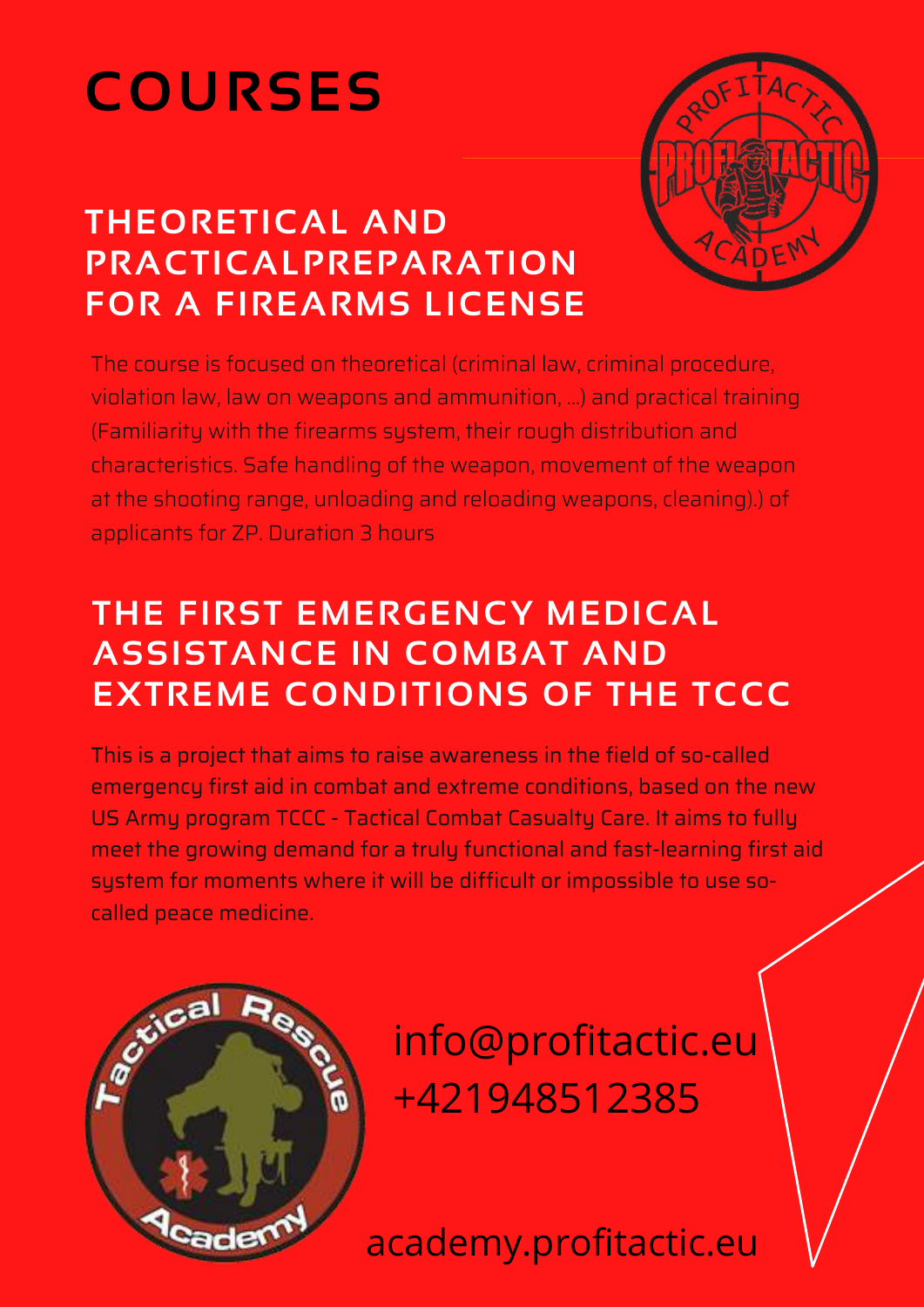# academy.profitactic.eu i[nfo@profitactic.eu](mailto:info@profitactic.eu) [+421948512385](tel:+421948512385)

#### **BASIC PISTOL**

This course is mainly used to acquire a basic muscle stereotype, habits for less experienced and novice shooters. This program is mainly about teaching the machine experience of safety habits and the basics of the so-called dynamic shooting - building blocks for further progress to more demanding tactical shooting techniques.

### **ADVANCE PISTOL**

This course is intended for moderately advanced shooters who already have sufficiently fixed safety habits with the weapon and already have primary skills in targeted shooting and basic handling of the weapon. It serves mainly to master the extended practical skills in the field of so-called dynamic shooting and the transition to the incorporation of tactical habits, usable in selfdefense and service situations.

### **COURSES**

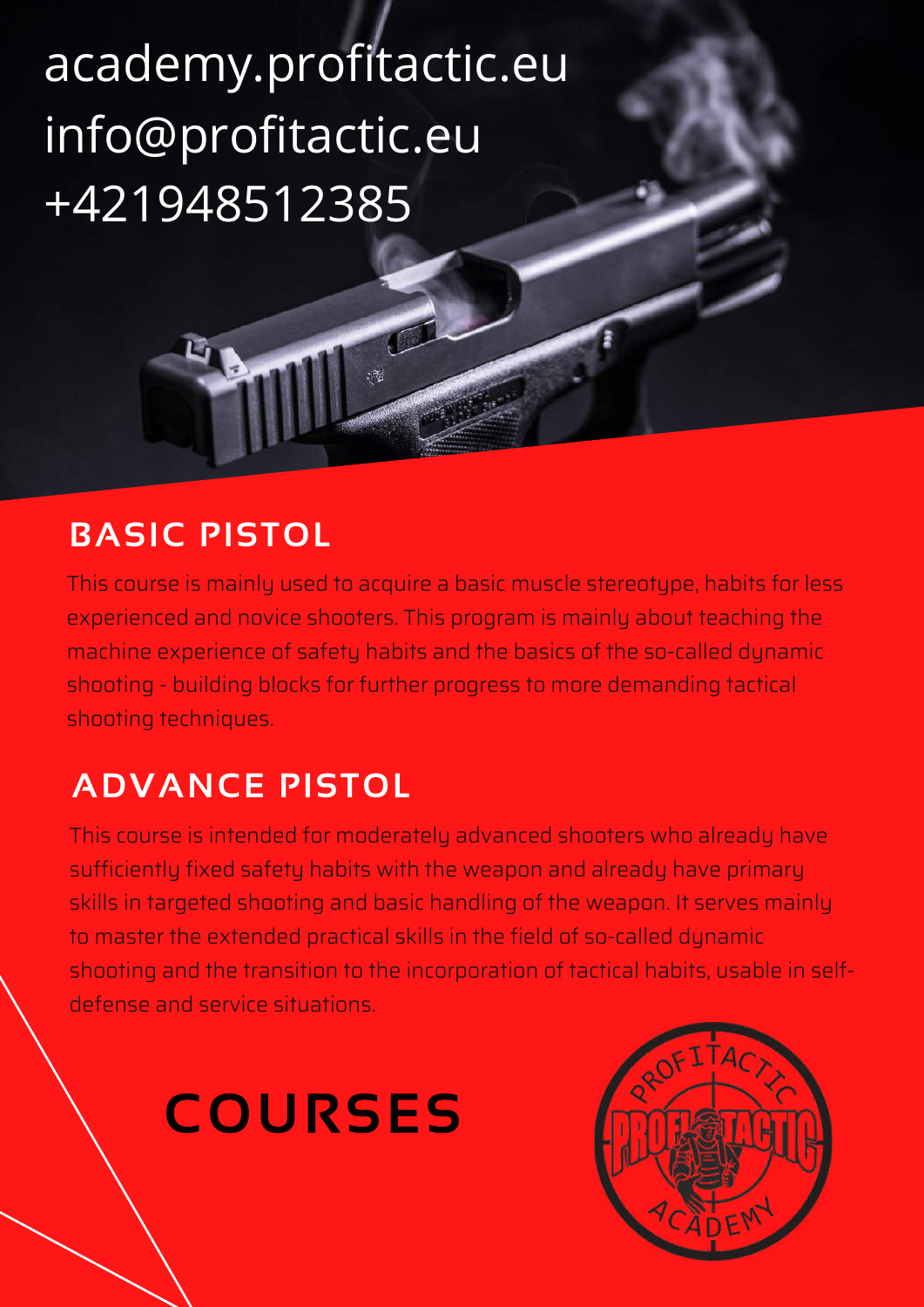### **PISTOL NIGHT FIGHTER COURSES**

This is one of the most demanding courses, which already places the highest entry requirements on participants. Due to the very difficult exercises, carried out even in conditions of difficult visibility or complete darkness, it is necessary that the person interested in this course already has aboveaverage skills with his weapon. The aim of the course is to get acquainted with special tactical procedures for conducting a "night" meeting and procedures acquired specific knowledge and skills for a similar type of armed confrontation, which in practice is one of the most complex and statistically one of the most numerous.



### **PISTOL TACTICAL**

The aim of this course is to acquire non-standard skills for advanced shooters who in the past have already acquired machine handling habits and, due to the well-established safety principles, can already perform very demanding shooting exercises. These are focused primarily on the development of elements of the so-called instinctive shooting, the development of tactical behavior to obtain useful reactions, which in the event of a shooting confrontation should significantly increase the chances of survival.

# academy.profitactic.eu i[nfo@profitactic.eu](mailto:info@profitactic.eu) [+421948512385](tel:+421948512385)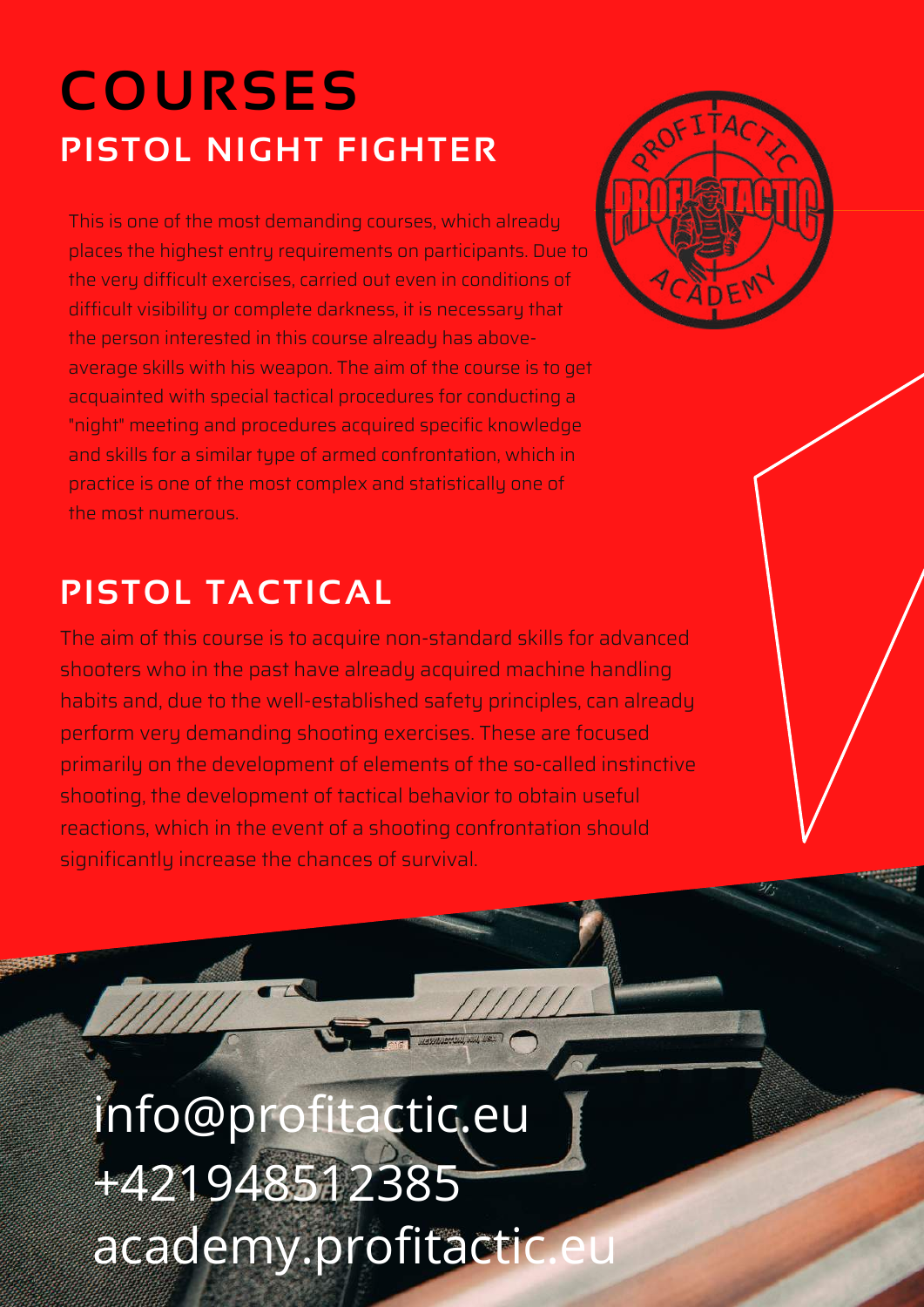# i[nfo@profitactic.eu](mailto:info@profitactic.eu) 1948512385

#### **LONGE RIFLE – SNIPER BASIC**

This course is technically used for basic setup and manipulation of the rifle with an optical sight (riflescope). It is based on professional assembly and configuration of the rifle, riflescope mounting kit, adjustment of the riflescope itself, bipod, tripod or use of the rear bag. In terms of shooting, the course focuses on basic positions and shooting at distances from 100m to 300m. The last part is the shooting and resetting of the riflescope. The course can be completed even if you do not have a firearms license. Weapons will be lent to you.

### academy.profitactic.eu

### **COURSES**